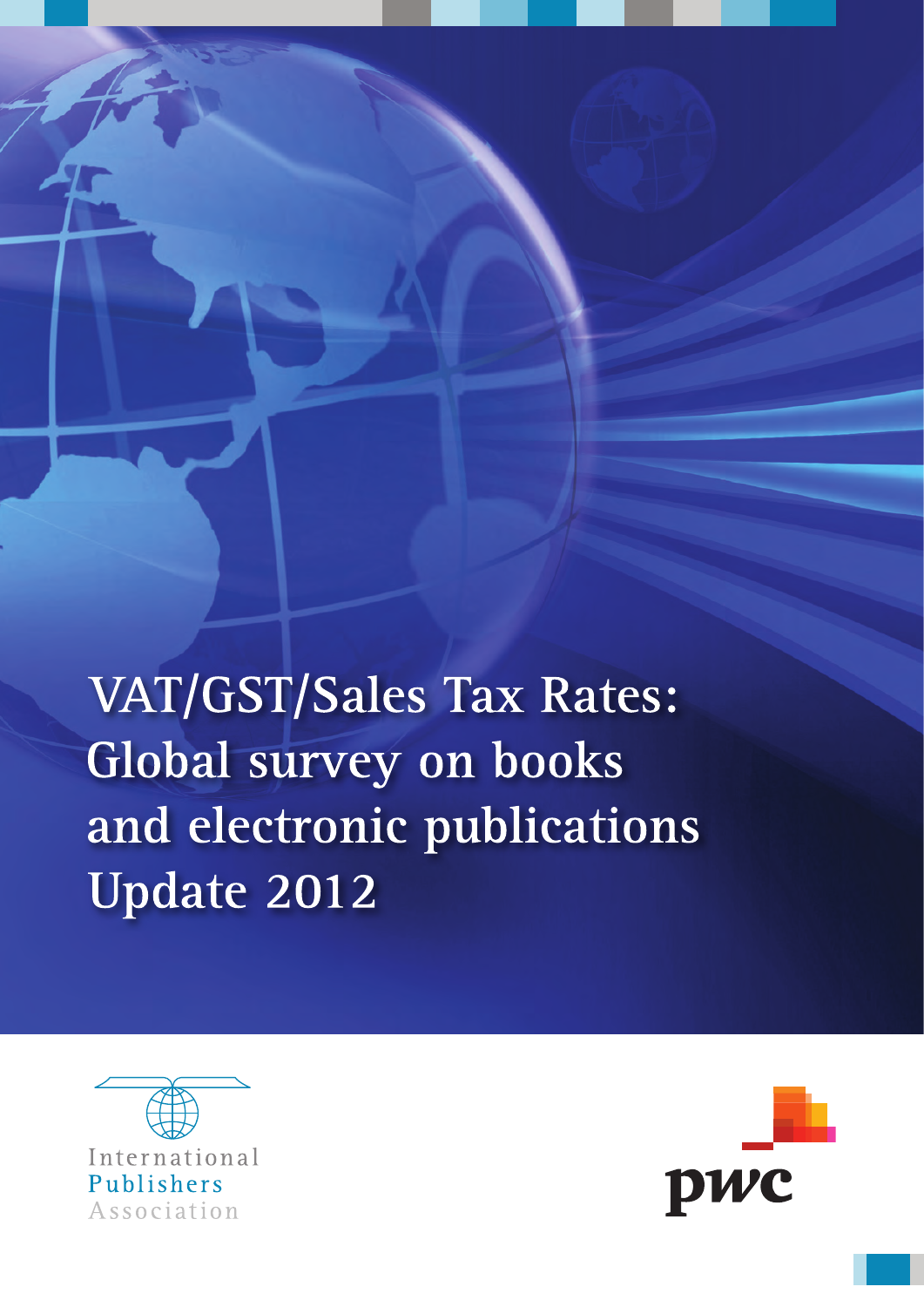## **Introduction**

For the third consecutive year, the International Publishers Association (IPA), along with PwC,<sup>1</sup> carried out a global survey on the applicability of VAT/GST/Sales Tax<sup>2</sup> on printed books and electronic publications.3 The survey was completed on 1 April 2012 (however changes have occurred since that date) and covers 88 countries around the globe, of which data for 75 countries are provided by PwC while the rest is provided by IPA, and includes, for the first time, data from the USA.

Whereas the first global VAT survey aimed at learning more about the availability and use of special tax rates<sup>4</sup> for printed (paper) and e-publications in general, the second survey attempted to assess the extent to which the tax treatment of e-publications is aligned with a given special tax treatment for printed publications. This third edition is an update of the second survey, continuing to assess the trends at play in this regard.

As with previous years' surveys, IPA and PwC collected answers from their contacts in 88 countries to the following questions:

- What is the standard VAT/GST/Sales Tax rate?
- Does any special treatment (reduced rates or exemptions<sup>5</sup>) exist in a given country, and if so do they apply to books and/or e‑publications?
- If a special treatment (reduced rates or exemption) applies, does it apply to all types of books, including electronic publications?
- $\bullet$  If the special treatment (reduced rate or the exemption) applies only to specific types of books/ e-publications, for what types of works does this rate or exemption apply?
- If a special treatment applies, is this an exemption or a reduced rate?

For the purpose of this survey, we focused solely on trade books, excluding books that are intended for commercial or advertising purposes, or whose content falls under categories such as pornography.

The survey also looked at data from four states from the USA, the world's largest publishing market, where sales tax rates on printed books and e-publications vary in particular depending on state or county tax.

A comparison of the survey results of the three years allowed IPA and PwC to identify certain trends in the change of VAT rates.



<sup>1</sup> 'PwC' refers to PricewaterhouseCoopers Tax Consultants bcvba/sccrl, which is a Belgian member firm of the global network of PricewaterhouseCoopers International Limited ("PwCIL"), all members of which are separate legal entities (hereinafter also referred to as "PwC Firms"). A member firm and does not act as agent of PwCIL or any other member firm. PwCIL does not provide any services to clients. PwCIL is not responsible or liable for the acts or omissions of any of its member firms nor can it control the exercise of their professional judgement or bind them in any way. For more information, visit us at www.pwc.com or www.globalvatonline.pwc.com

<sup>2</sup> VAT – Value Added Tax, GST – Goods and Service Tax.

<sup>3</sup> Electronic publications include both publications supplied to physical support like CDs and supplied without material support.

<sup>4</sup> Rates – VAT/GST/Sales tax.

<sup>5</sup> Exemption means where the supplier of the books does not charge any tax, however if the seller incurs any VAT/GST on his purchases then the VAT/GST cannot be credited against any output VAT/GST and the VAT/GST becomes a cost. In case of zero rated supplies, the supplier does not charge any VAT/GST on his sales, however any VAT/GST incurred on his purchases is available as credit that can be set off and hence is no cost to the seller.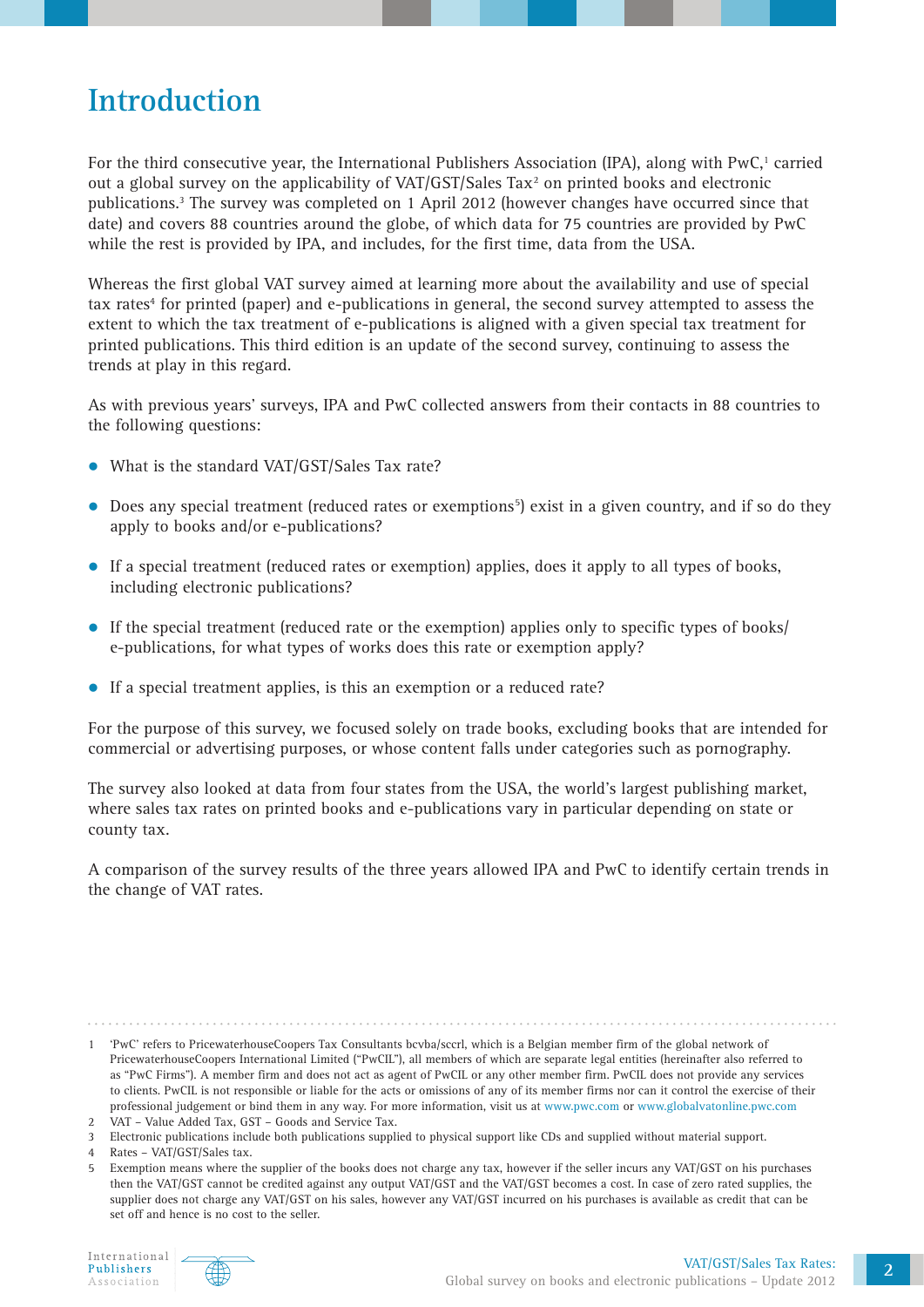# **Key findings**

- $\bullet$  Standard VAT rates continue to rise around the globe, in particular in Europe. Last year, 12 EU member states (out of 27) increased their standard VAT rates by an average of 2.48 percentage points. This year, four more European countries have increased their standard VAT rate by an average of 1.6 percentage points. Elsewhere in the world, Ghana, Mexico and Pakistan also increased their standard VAT rate, and Japan will double its consumption tax applied to goods and services by 2015. Rising rates appear to be emblematic in times of economic downturn when governments are looking for ways to retain tax income in the face of negative growth and unemployment.
- At the same time, special VAT/GST/Sales Tax treatment for publications remains the norm among the countries surveyed. The large majority (87.5%) continue to apply favourable tax regimes (with or without limitations for printed books). Overall, this figure (87.5%) is stable vis-à-vis 2011.

Moreover, the average VAT rate for printed books has remained stable.

- Among the special tax rates, the 0% rate and tax exemptions are by far the most widely used measures. Close to 25% of the countries surveyed continue to apply a 0% or VAT/GST/Sales Tax exemption for ALL books. If one adds those countries which apply a 0% or VAT/GST/Sales Tax exemption for ALL books with limitations, more than half of the countries surveyed do.
- All major publishing markets surveyed (France, Germany, Italy, Japan, Korea, Spain, UK) provide for reduced rates or exemptions at least for printed books. This is also the case in emerging markets in Asia, Latin America and the Middle East.
- Specific regulations of VAT/GST/Sales Tax on e-publications are gaining further ground. Yet, much progress remains to be made for countries to adopt a real non‑discriminatory, consistent tax regime for paper and e-publications in conformity with OECD's guidelines (see more hereunder) as more than 40% of the countries surveyed still apply the standard VAT rate to e-publications.

**The results for printed books and e‑publications in the 88 countries can be summarised as follows (the figures between brackets show the evolution in numbers of countries since the 2011 VAT survey):**

|              |                                                                      | No of countries |                    |                |             |  |
|--------------|----------------------------------------------------------------------|-----------------|--------------------|----------------|-------------|--|
| Category     | VAT/GST/Sales Tax classification                                     |                 | Paper books        | E-publications |             |  |
|              | Exemption for all                                                    | 14              | $=$ (2011)         | 6              | $(-1/2011)$ |  |
| П            | Reduced rate for all                                                 | 30              | $(-2/2011)$        | 5              | $(+2/2011)$ |  |
| III          | Reduced rate or exemption -<br>limitations apply                     | 33              | $(+2/2011)$        | 31             | $(+4/2011)$ |  |
| IV           | No reduced rate or exemption - standard<br>rate applies to all books | 11              | $(=\frac{2011}{ }$ | 40             | $(+1/2011)$ |  |
| $\mathbf V$  | Treatment of (e-) publications not known<br>or unclear               | $\Omega$        | $(=\frac{2011}{ }$ | 6              | $(-6/2011)$ |  |
| <b>Total</b> |                                                                      | 88              |                    | 88             |             |  |

The results for printed books show a great stability. Despite a context where standard VAT rates are on the rise worldwide, paper books continue to enjoy a reduced VAT rate or are VAT exempt, sometimes with limitations, in more than 87% of the countries surveyed.

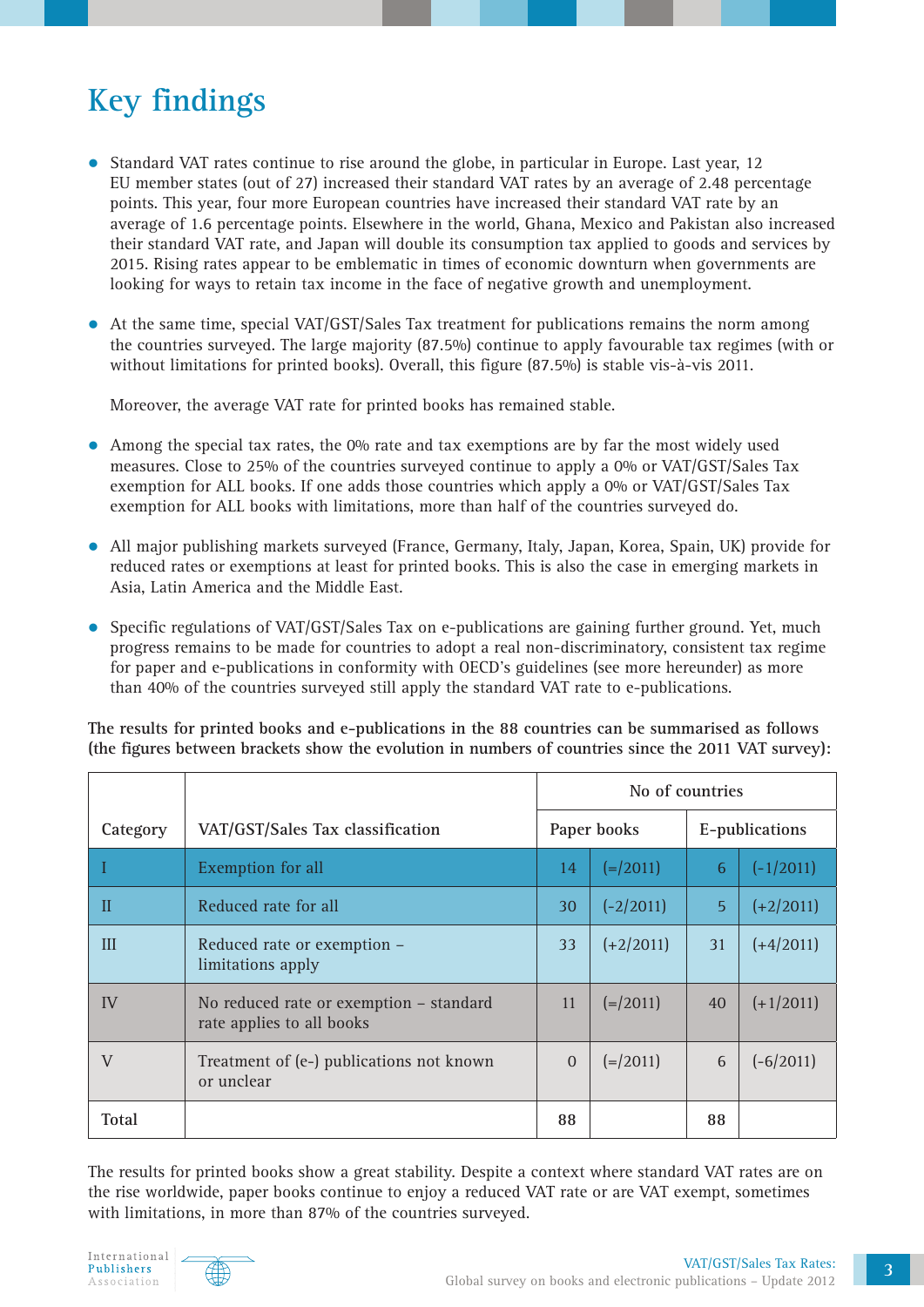# **E‑books and VAT/GST**

In 2012, 45% of the countries surveyed continue to provide no exemption or reduced rates for any e‑publications, a figure that remains virtually unchanged from 2011.

This discriminatory tax treatment of print and e‑books continues in violation of the OECD's guidelines and benchmarks<sup>6</sup> recommending a non-discrimination policy and the application of concessions to e‑publications. **As e‑book consumption especially expands rapidly in the global English‑language market and begins to take hold in other countries, this issue is becoming increasingly urgent.**

In the EU, the EU VAT Directive<sup>7</sup> allows the application of reduced rates to "books on all physical means of support", e.g. e-publications sold on CD–ROM or USB sticks. However, other e-publications delivered via digital downloads remain excluded and cannot benefit from a reduced tax rate, thus maintaining an unwarranted and obsolete discrimination. Legislative developments in some EU member states, in particular in France and Luxembourg, aim at abandoning this illogical and archaic distinction between e‑books delivered on physical media and e‑books delivered via digital download. It is our view that, as the VAT Directive does not mention 'the carrier' of a book, the applicable VAT rate is to be analysed from the consumer's perspective in line with previous CJEU judgments.<sup>8</sup> This will be a test for EU legislation.

This obsolete distinction is likely to hold back the development of the e-book market generally, especially in non–English and small–language markets. In the new digital environment where consumers expect lower prices, and authors ask for a larger share for royalties, the application of the standard VAT rate adds additional financial pressure on publishers.

In addition, this discrimination runs directly contrary to numerous initiatives to promote digital literacy. For example, in a number of countries educational reform initiatives frequently involve the introduction of digital technology into classrooms and learning. Discriminatory VAT regimes often provide a significant financial incentive for schools to continue with paper printed textbooks.

This different tax treatment disproportionately affects people with print disabilities. They often have no choice but to choose the more accessible digital book and pay more VAT than able‑bodied readers.

One of the core arguments some fiscal experts have against extending the application of reduced rates to e‑books is their claim that it is difficult to distinguish e‑books from other digital content.

A workable definition has been found in New York (US) that draws the line between e‑books and other digital files. E‑books that meet the following criteria do *not* constitute taxable information services (and their sale is therefore not subject to tax):

- a) The purchase of the product does not entitle the customer to additional goods and services and any revisions done to the e-book are for the limited purpose of correcting errors;
- b) The product is provided as a single download;
- c) The product is advertised or marketed as an e‑book or a similar term;
- d) If the intended or customary use of the product requires that the product be updated or that a new or revised edition of the product be issued from time to time (e.g. an almanac), the updates or the new or revised editions are not issued more frequently than annually; and



<sup>6</sup> http://www.oecd.org/dataoecd/16/36/36177871.pdf

<sup>7</sup> Council Directive 2006/112/EC of 28 November 2006 on the common system of value added tax.

<sup>8</sup> Among others: CJEU, case C-117/11 (Purple Parking) 19 January 2012; joined cases C-259/10 and C-260/10 (The Rank Group plc), 10 November 2011; joined cases C-497/09, C-499/09, C-501/09 and C-502/09 (Manfred Bog a.o.) 11 March 2011, case C-251/05 (Talacre), 6 July 2006.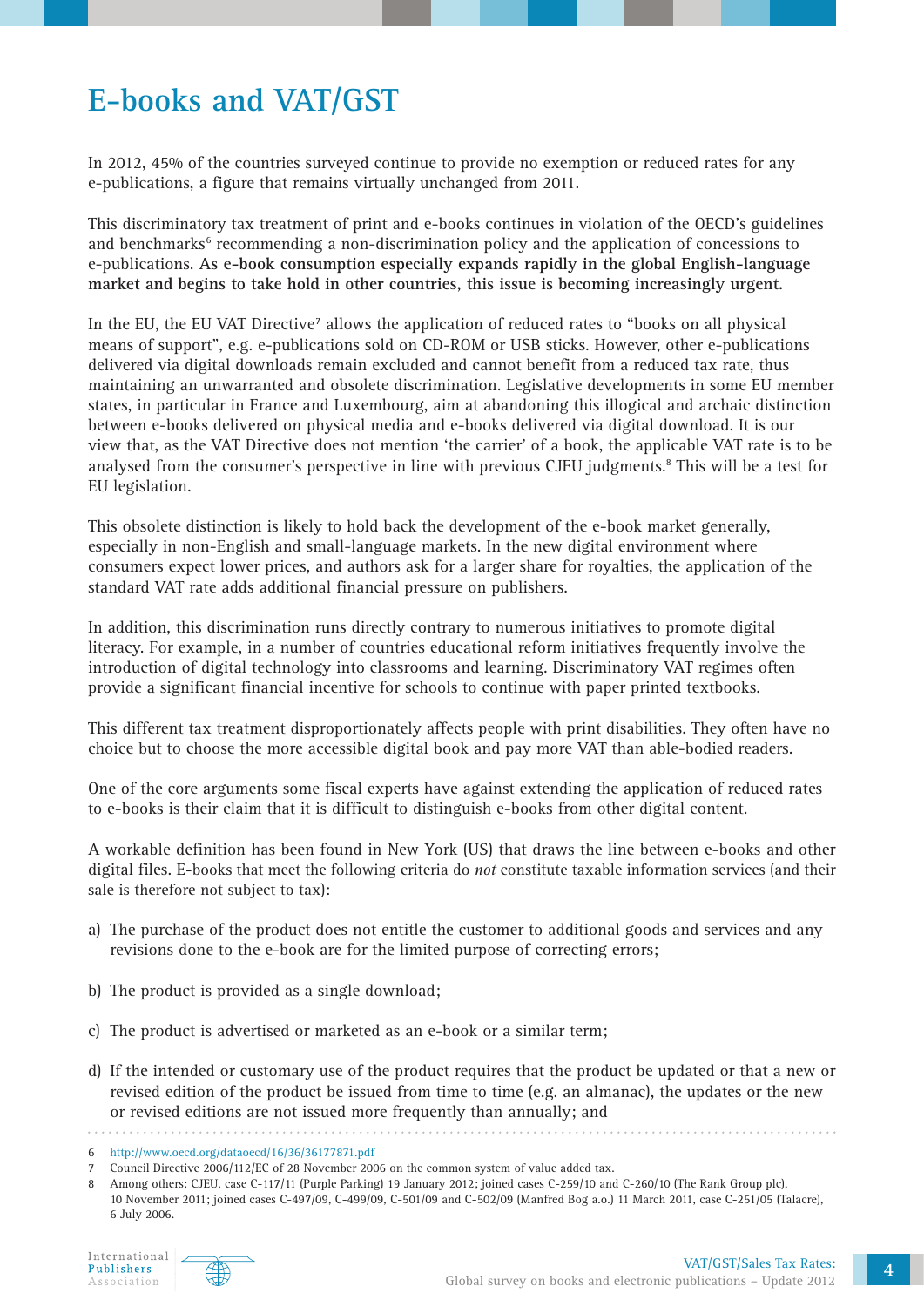e) The product is not designed to work with software other than the software necessary to make the e‑book legible on a reading device (e.g. Kindle, Nook, iPad, iPhone or personal computer).

At WIPO, the phrase "text-based work" has been used to define an e-book.

Some countries have recognised that they need to introduce fairer, more balanced VAT regimes. In Asia, Korea is leading the way in applying rates consistently. In Europe, Georgia and Serbia started extending their reduced rates (or exemptions) on books to all e‑publications in 2010. In Africa, Senegal and Mauritius have recently adapted their rules to provide equal treatment for all books, with Senegal adopting exemptions for all books including e‑books and Mauritius adopting 0% rate for books and e‑books.

### Taxation in the United States of America

Indirect (sales) tax in the United States is imposed in 46 of the 51 state level jurisdictions.<sup>9</sup> Each state, as an independent taxing authority, has the power to impose a sales tax on the sale of goods and services if delivered or used within its borders. In general, sales tax is imposed upon the consumer; however, if a collection requirement exists, the retailer must collect the tax from the consumer on the state's behalf.

Ten states impose a gross receipts‑based tax on retailers. This tax is imposed in place of, or sometimes in addition to, the sales tax. The state of Washington, for example, imposes a gross receipts-based business and occupation tax ("B&O"), in place of an income tax. The B&O tax is based on a business's gross income and is reported to the state along with the sales tax collected. The B&O is a cost of doing business, similar to federal, state and local level income tax, and is not passed on to the customer as a separate line item as is sales tax.

In all instances of tax, however, it is the responsibility of the retailer to ensure that the proper tax is assessed, collected and remitted to the state tax authority in case of collection requirement.

#### Retail sale of books

Generally, sales tax is imposed on retail sales of tangible personal property and certain enumerated services unless specifically exempted or excluded from tax. Sales tax is generally imposed in the jurisdiction in which the sale occurs. As a general rule, the retail sale of printed books, which are considered tangible personal property, is subject to tax in all United States that impose a sales tax.

The four states we have looked at in more depth – i.e. Florida, New York, Oklahoma, and Washington – all impose a sales tax. As such, the sale of printed books is subject to tax when delivered to the consumer in those states.

The rate of tax imposed on the sale of printed books varies by the state and local jurisdiction. For example, New York State imposes a state level tax of 4% on every retail sale of tangible personal property. In addition to the state rate, New York City imposes several local sales taxes, resulting in a combined state and local sales tax rate of 8.875%. In Washington State, sales tax is imposed on retail sales of tangible property at both the state level (6.5%) and local level. The City of Seattle, for example, imposes a sales tax of approximately 3% on retail sales of tangible property, making the combined rate on the sale of a book 9.5%. In addition to the retail sales tax, the Washington B&O tax is imposed on the retailer's gross receipts for the sale of the tangible personal property. The retailer B&O tax rate on sales of tangible property is 0.471% and is not passed on to the customer as a separate line item of tax, similar to sales tax.

The District of Columbia, though not a state, is considered a state-level jurisdiction for sales tax purposes.

International Publishers Association

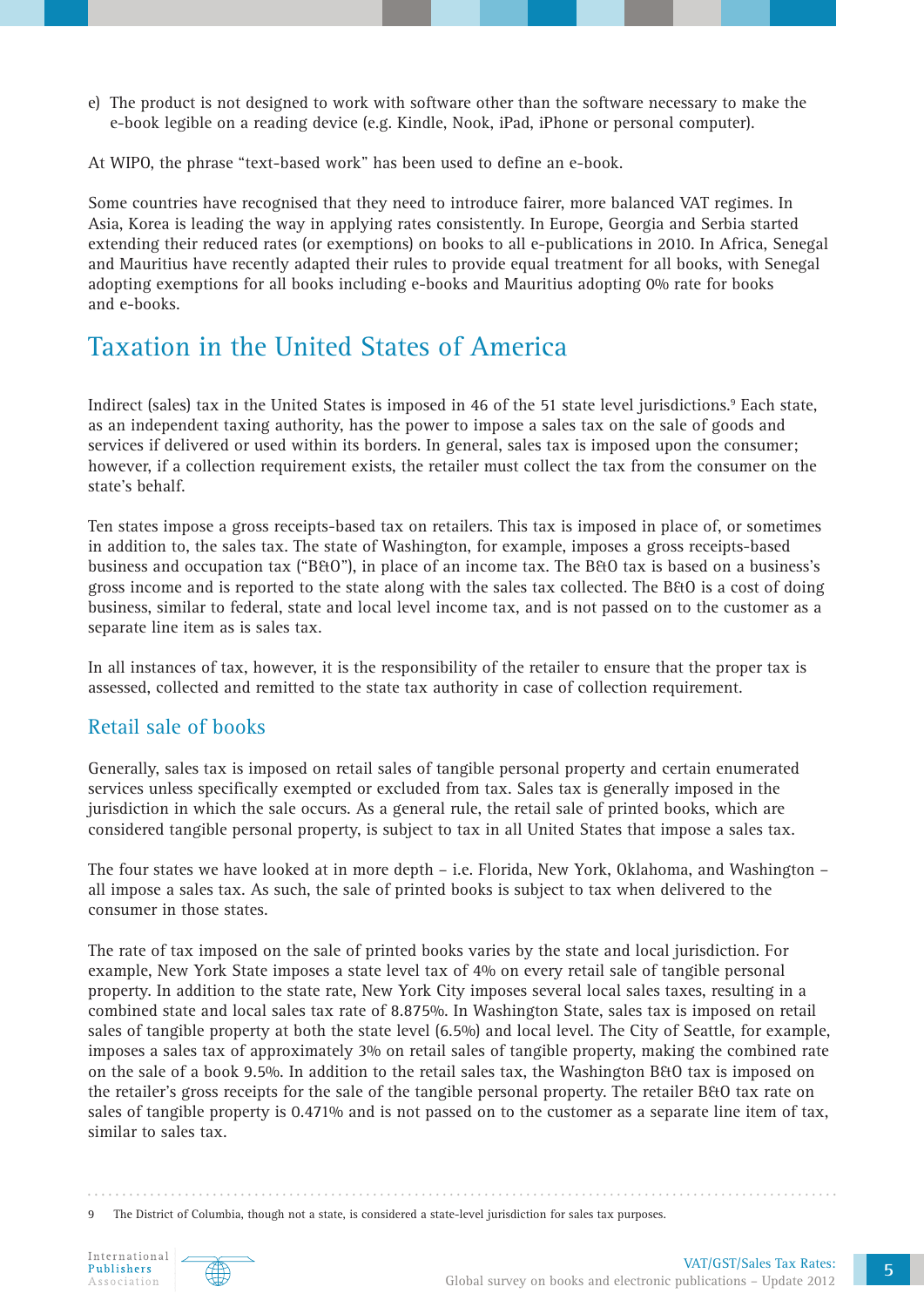#### Retail sale of e‑books

In contrast to printed books, the sales tax treatment of electronically delivered books ("e-books") in the US depends on their characterisation in each state. E‑books generally do not fall within the definition of "tangible personal property." As such, the sale of e‑books is subject to taxation only if:

- a) they are classified as a taxable service;
- b) they are specifically defined as tangible personal property and therefore subject to the general rules of the state; or
- c) a tax is specifically imposed upon such digital goods.

Where a sale is specifically exempt from taxation at the state level, it is commonly also exempt from taxation at the local level.

Below is a summary of the state and local sales tax imposed on the sale of a physical and electronically delivered book in the cities of Seattle (Washington), New York (New York), Miami (Florida) and Oklahoma City (Oklahoma). The following charts assume the supplier has a presence in the state requiring the collection of tax. In addition, the following does not account for consumer-based exemptions, i.e. purchases made by exempt organisations, students, or government agencies, which allow for the purchaser to be exempt from tax.

**What sales tax would a customer pay when buying 1) a physical book from a bookshop in the centre of the city, or 2) a paper book from a national chain store when the book is delivered to the customer within the city?**

| <b>Jurisdiction</b> | Does the state<br>or city impose<br>a sales tax? | Is the sale of a<br>physical book<br>subject to tax? | Rate of tax imposed on the sale         |
|---------------------|--------------------------------------------------|------------------------------------------------------|-----------------------------------------|
| Seattle, WA         | <b>Yes</b>                                       | <b>Yes</b>                                           | 9.5% (state 6.5%, city 3.0%)            |
| New York, NY        | <b>Yes</b>                                       | <b>Yes</b>                                           | 8.875% (state 4.0%, county/city 4.875%) |
| Miami, FL           | <b>Yes</b>                                       | <b>Yes</b>                                           | 7.0% (state 6%, local 1%)               |
| Oklahoma City, OK   | Yes                                              | <b>Yes</b>                                           | 8.375% (state 4.5% local 3.875%)        |

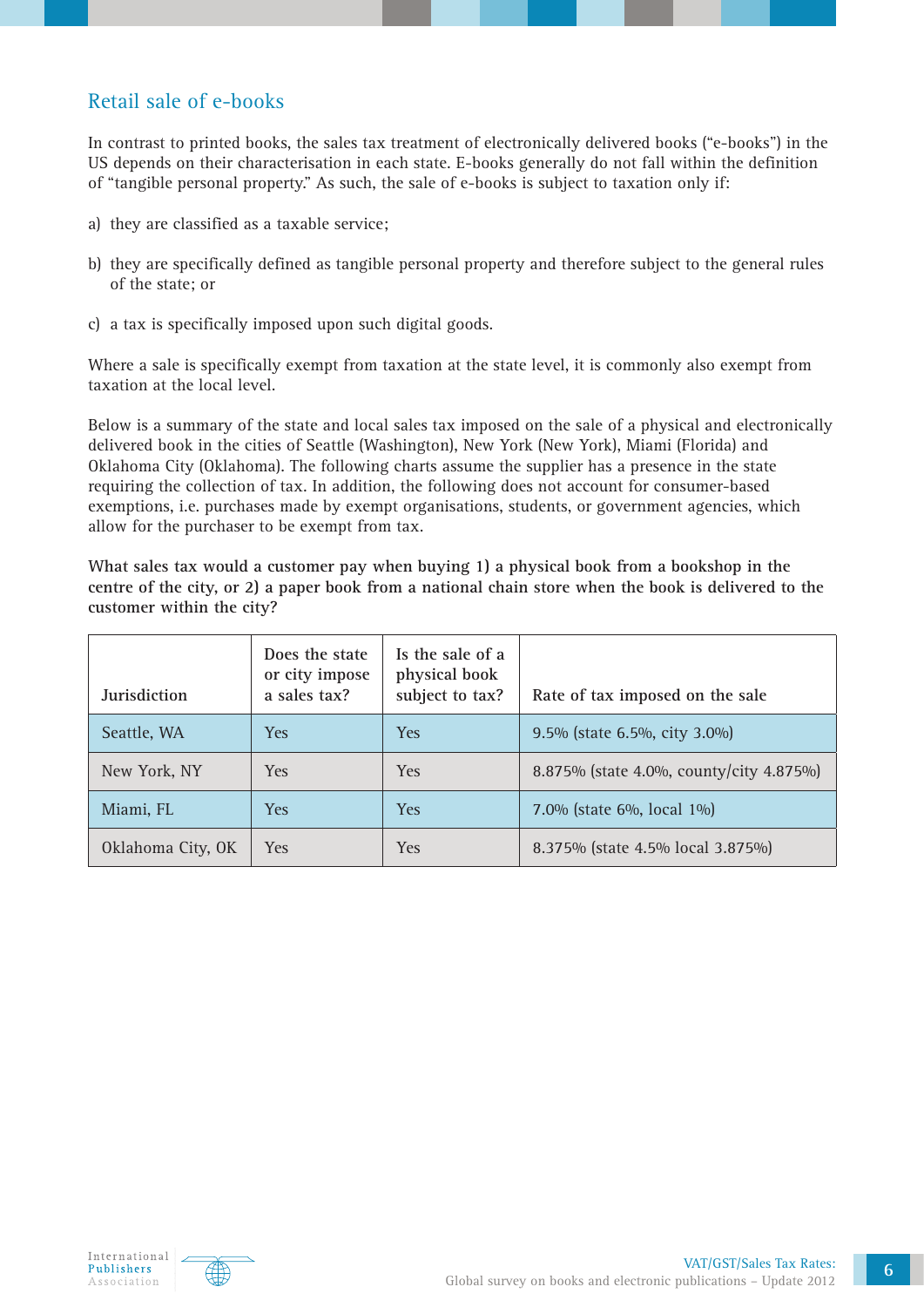**What sales tax would a customer pay when buying an electronically delivered book from a national chain store when the book is electronically downloaded by the customer in the city?** 

| Jurisdiction      | Does the state<br>or city impose<br>a sales tax? | Is the sale<br>of an<br>electronically<br>delivered book<br>subject to tax? | Rate of tax imposed on the sale         |
|-------------------|--------------------------------------------------|-----------------------------------------------------------------------------|-----------------------------------------|
| Seattle, WA       | <b>Yes</b>                                       | Yes <sup>10</sup>                                                           | 9.5% (state 6.5%, city 3.0%)            |
| New York, NY      | <b>Yes</b>                                       | N <sub>0</sub>                                                              | 8.875% (state 4.0%, county/city 4.875%) |
| Miami, FL         | <b>Yes</b>                                       | No <sup>11</sup>                                                            | None                                    |
| Oklahoma City, OK | <b>Yes</b>                                       | No <sup>12</sup>                                                            | None                                    |

#### Conclusion

Reduced VAT/GST rates remain the norm for printed books. Despite the global economic crisis and the subsequent VAT reforms in many countries, books are consistently confirmed to be among the goods and services that merit a special, reduced VAT rate or exemption.

Despite a (temporary) slowdown in 2011–12, there is a clear trend towards inclusion of e-books in special VAT/GST regimes. A consistent treatment for all types of books is the direction towards which we are heading and the most logical way to achieve this is to reduce VAT on e‑publications. The practical issues that enable such special rates have been resolved in pioneering countries. The rate applied to all e‑publications, irrespective of the physical carrier, should match the rate for printed books to create a level playing field for all publications.

10 Sales tax of 6.5% of the selling price is levied on each retail sale in this state of digital goods. "Digital goods" includes "digital books."

Retail sales of downloaded music, videos, books, and other written works are sales of tangible personal property subject to taxation under the retailing classification. The downloaded music, videos, books, and other written works are tangible personal property because they are electronic representations of items that would be tangible personal property if they were delivered in "hard copy" form.



<sup>11</sup> The charge for furnishing information by way of electronic images that appear on the subscriber's video display screen does not constitute a sale of tangible personal property nor does it constitute the sale of a taxable information service.

<sup>12</sup> Digital products delivered electronically, including books, are not subject to sales tax and specifically excluded from "telecommunications services".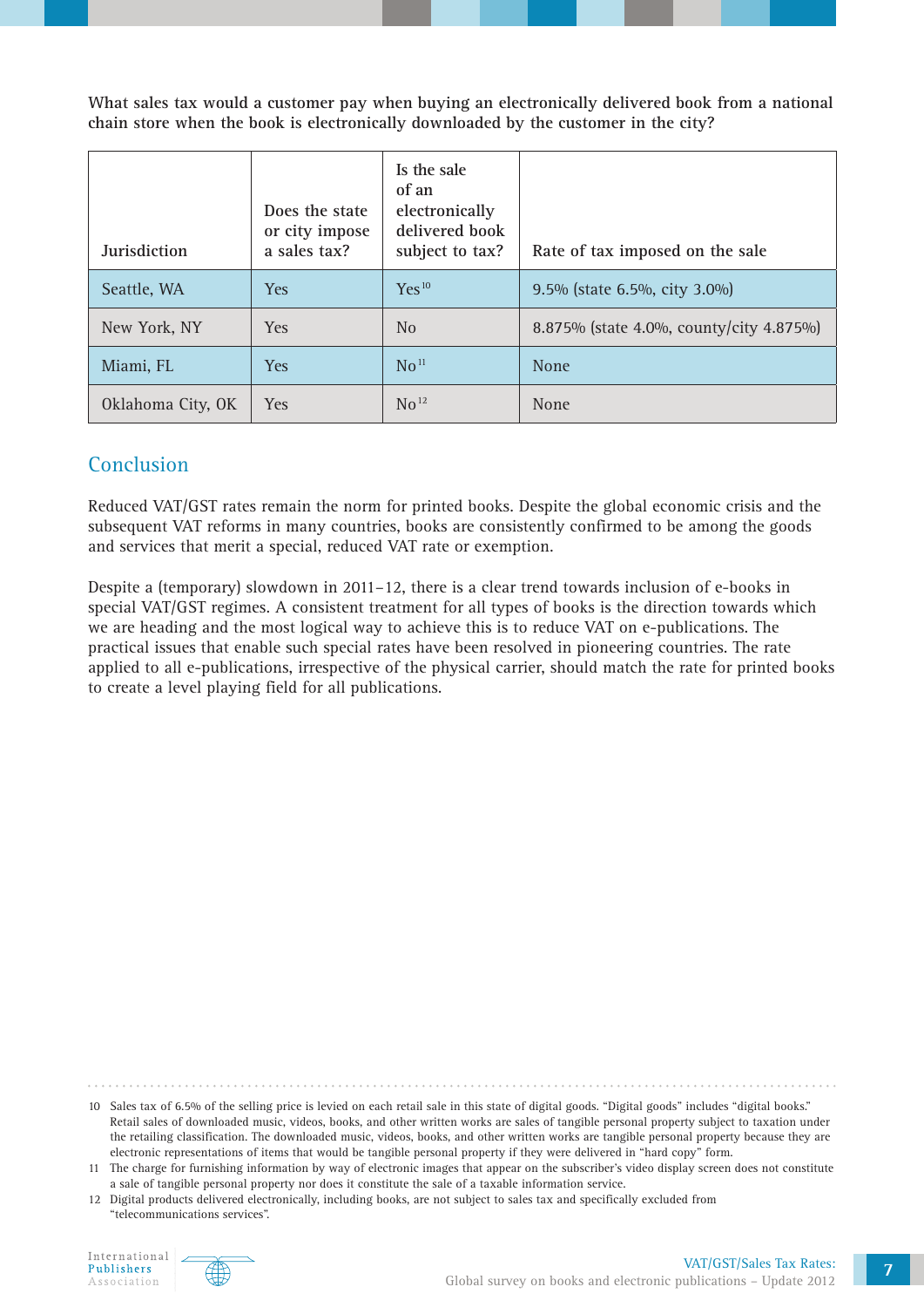|                                      |                  | Special<br>treatment             | Scope of             |            | Special                            | Scope of                         |                |
|--------------------------------------|------------------|----------------------------------|----------------------|------------|------------------------------------|----------------------------------|----------------|
| Country (up to date                  | Standard         | for printed                      | special              |            | treatment of                       | special                          |                |
| until 1 April 2012)<br>Asia/ Pacific | rate $(0/0)$     | books?                           | treatment            | Category   | e-publications                     | treatment                        | Category       |
|                                      |                  | N <sub>o</sub>                   | <b>NA</b>            | IV         | N <sub>o</sub>                     | <b>NA</b>                        | IV             |
| Australia<br>1.<br>China             | $10$<br>17       |                                  |                      |            |                                    |                                  | III            |
| 2.                                   |                  | Yes,<br>exempt, or<br>4 or 13%   | Limitations<br>apply | III        | Yes, 13%                           | Limitations<br>apply             |                |
| Fiji<br>3.                           | 15               | Yes, exempt<br>or 0%             | Limitations<br>apply | III        | N <sub>o</sub>                     | <b>NA</b>                        | IV             |
| India<br>4.                          | 12.5 to<br>14.5  | Yes, exempt<br>(Delhi)           | All books            | Ι          | Yes, exempt<br>(Delhi)             | All<br>e-publications<br>(Delhi) |                |
| Indonesia<br>5.                      | 10               | Yes, exempt Limitations          | apply                | III        | N <sub>o</sub>                     | <b>NA</b>                        | IV             |
| 6.<br>Iran                           | 1.5              | Yes, exempt                      | All books            | L          | Unclear                            | Unclear                          | $\mathbf V$    |
| 7.<br>Japan                          | $5^{13}14$       | Yes, exempt Limitations<br>or 5% | apply                | III        | Yes, out of<br>scope <sup>15</sup> | Limitations<br>apply             | III            |
| Korea<br>8.                          | 10               | Yes, exempt                      | All books            |            | Yes, exempt                        | All<br>e-publications            |                |
| New Zealand<br>9.                    | 15               | N <sub>o</sub>                   | <b>NA</b>            | <b>IV</b>  | N <sub>o</sub>                     | <b>NA</b>                        | ${\rm IV}$     |
| 10. Pakistan <sup>16</sup>           | 17               | Yes, exempt Limitations          | apply                | III        | N <sub>o</sub>                     | <b>NA</b>                        | IV             |
| 11. Philippines                      | 12               | Yes, exempt                      | All books            |            | Unclear                            | Unclear                          | $\overline{V}$ |
| 12. Singapore                        | $\boldsymbol{7}$ | N <sub>o</sub>                   | <b>NA</b>            | ${\rm IV}$ | No                                 | <b>NA</b>                        | ${\rm IV}$     |
| 13. Taiwan                           | 5                | Yes, exempt Limitations          | apply                | III        | Yes, exempt                        | Limitations<br>apply             | III            |
| 14. Thailand                         | $\overline{7}$   | Yes, exempt                      | All books            | Ι          | Yes, exempt                        | Limitations<br>apply             | III            |
| 15. Vietnam                          | 10               | Yes,<br>exempt, or<br>$5\%$      | Limitations<br>apply | III        | Yes, exempt,<br>or 5%              | Limitations<br>apply             | III            |
| <b>Europe and Caucasus</b>           |                  |                                  |                      |            |                                    |                                  |                |
| 16. Armenia                          | 20               | Yes, exempt Limitations          | apply                | III        | No                                 | NA                               | ${\rm IV}$     |
| 17. Austria                          | 20               | Yes, 10%                         | All books            | $\rm II$   | No                                 | NA                               | ${\rm IV}$     |
| 18. Azerbaijan                       | 18               | Yes, exempt                      | Limitations<br>apply | III        | No                                 | NA                               | IV             |
| 19. Belgium                          | 21               | Yes, 6%                          | All books            | $\rm II$   | No                                 | NA                               | ${\rm IV}$     |
| 20. Bosnia                           | 17               | N <sub>o</sub>                   | NA                   | ${\rm IV}$ | No                                 | <b>NA</b>                        | IV             |
| 21. Bulgaria                         | 20               | Yes, exempt                      | Limitations<br>apply | III        | No                                 | NA                               | IV             |
| 22. Croatia                          | 25               | Yes, 0%                          | Limitations<br>apply | III        | No                                 | NA                               | ${\rm IV}$     |
| 23. Cyprus                           | 15               | Yes, 5%                          | All books            | $\rm II$   | No                                 | NA                               | IV             |
| 24. Czech Republic                   | 20               | Yes, 14%                         | All books            | $\rm II$   | No                                 | <b>NA</b>                        | ${\rm IV}$     |
| 25. Denmark                          | 25               | No                               | <b>NA</b>            | ${\rm IV}$ | No                                 | NA                               | ${\rm IV}$     |

13 4% national, 1% prefectural.

14 In early August 2012, the Japanese parliament adopted a law providing an increase in the country's consumption tax (VAT) applied to goods and services from 5% to 8% in April 2014 and to 10% in October 2015.

. . . . . . . . . . . . . . .

15 For imports of e-publications without material support.

16 2010 data.

 $\sim$ 



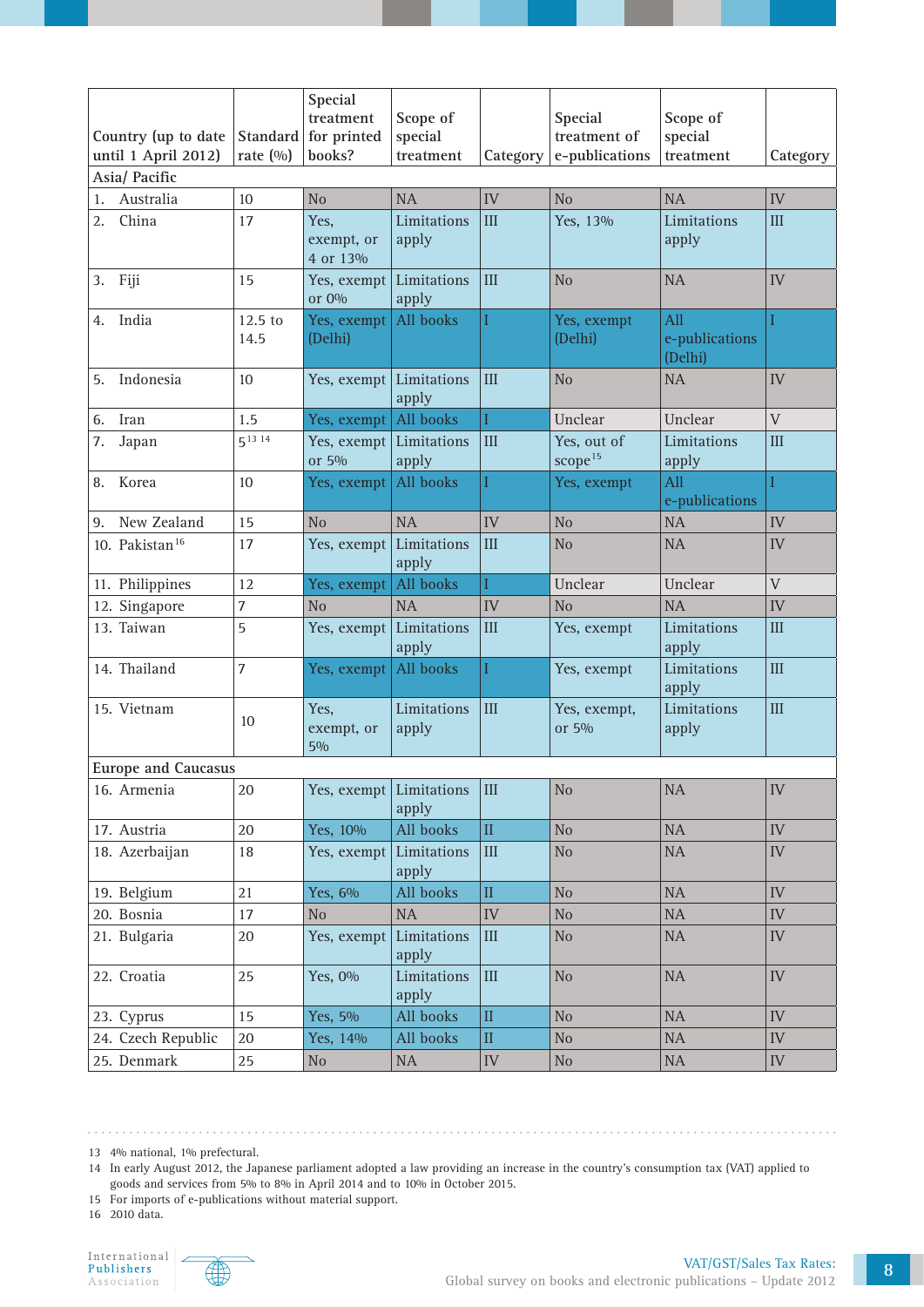|                            | <b>Standard</b> | Special<br>treatment<br>for printed | Scope of<br>special  |                         | Special<br>treatment of | Scope of<br>special                |                             |
|----------------------------|-----------------|-------------------------------------|----------------------|-------------------------|-------------------------|------------------------------------|-----------------------------|
| Country                    | rate $(%)$      | books?                              | treatment            | Category                | e-publications          | treatment                          | Category                    |
| 26. Estonia                | 20              | Yes, 9% (or<br>exempt)              | All books            | $\rm II$                | No                      | NA                                 | IV                          |
| 27. Finland                | $23^{17}$       | Yes, 9% <sup>18</sup>               | All books            | $\overline{\mathbf{u}}$ | N <sub>o</sub>          | <b>NA</b>                          | ${\rm IV}$                  |
| 28. France                 | 19.6            | Yes, 7%                             | All books            | $\rm II$                | Yes, 7%                 | All<br>e-publications              | $\overline{\mathbf{H}}$     |
| 29. Georgia                | 18              | Yes, exempt                         | All books            |                         | Yes, exempt             | All<br>e-publications              |                             |
| 30. Germany                | 19              | Yes, 7%                             | All books            | $\rm II$                | No                      | <b>NA</b>                          | IV                          |
| 31. Greece                 | 23              | Yes, 6.5%<br>or 13%                 | Limitations<br>apply | III                     | N <sub>o</sub>          | <b>NA</b>                          | IV                          |
| 32. Hungary                | 27              | Yes, 5%                             | All books            | $\overline{\mathbf{u}}$ | Yes, 5%                 | Limitations<br>apply               | III                         |
| 33. Iceland                | 25.5            | Yes, 7%                             | All books            | $\rm II$                | Yes, 7%                 | All<br>e-publications              | $\overline{\rm II}$         |
| 34. Ireland                | 23              | Yes, 0%                             | All books            | $\overline{\mathbf{H}}$ | N <sub>o</sub>          | <b>NA</b>                          | IV                          |
| 35. Italy                  | 21              | Yes, 4%                             | All books            | $\rm II$                | Yes, 4%                 | Limitations<br>apply               | III                         |
| 36. Latvia                 | 22              | Yes, 12%                            | Limitations<br>apply | III                     | No <sup>19</sup>        | <b>NA</b>                          | IV                          |
| 37. Lithuania              | 21              | Yes, 9%                             | All books            | $\overline{\mathbf{H}}$ | N <sub>o</sub>          | <b>NA</b>                          | IV                          |
| 38. Luxembourg             | 15              | Yes, 3%                             | All books            | $\rm II$                | Yes, 3%                 | All<br>e-publications              | $\mathbf{I}$                |
| 39. Macedonia              | 18              | Yes, 5%                             | All books            | $\overline{\rm II}$     | No                      | <b>NA</b>                          | IV                          |
| 40. Malta                  | 18              | Yes, 5%                             | Limitations<br>apply | III                     | N <sub>o</sub>          | <b>NA</b>                          | IV                          |
| 41. Netherlands            | 19              | Yes, 6%                             | All books            | $\rm II$                | Yes, 6%                 | Limitations<br>apply               | $III$                       |
| 42. Norway                 | 25              | Yes, 0%                             | All books            | $\rm II$                | N <sub>o</sub>          | <b>NA</b>                          | IV                          |
| 43. Poland                 | 23              | Yes, 5%                             | All books            | $\rm II$                | Yes, 5%                 | Limitations<br>apply <sup>20</sup> | III                         |
| 44. Portugal <sup>21</sup> | 23              | Yes, 6%                             | All books            | $\rm II$                | Yes, 6%                 | Limitations<br>apply               | $\rm III$                   |
| 45. Romania                | 24              | Yes, 9%                             | All books            | $\rm II$                | Yes, 9%                 | Limitations<br>apply               | III                         |
| 46. Russia                 | 18              | Yes, 10%                            | Limitations<br>apply | III                     | No                      | $\rm NA$                           | ${\rm IV}$                  |
| 47. Serbia                 | 18              | Yes, 8%                             | All books            | $\rm II$                | Yes, 8%                 | All<br>e-publications              | $\rm II$                    |
| 48. Slovakia               | 20              | Yes, 10%                            | All books            | $\rm II$                | Yes, 10%                | Limitations<br>apply               | $\mathop{\rm III}\nolimits$ |
| 49. Slovenia               | 20              | Yes, 8.5%                           | All books            | $\rm II$                | Yes, 8.5%               | Limitations<br>apply               | $\rm III$                   |
| 50. Spain                  | $18\,$          | Yes, 4%                             | All books            | $\rm II$                | Yes, 4%                 | Limitations<br>apply               | $\rm III$                   |

17 24 from 1 January 2013.

. . . . . . . . . . . . . . . . .

18 10 from 1 January 2013.

19 Situation with regards to e-books with material support: Unclear. There are no guidelines in the Latvian VAT law. It is therefore necessary to submit an application to the Ministry of Finance to receive an advance ruling.

20 The reduced VAT rate is not applicable to e-books with material support.

21 In mainland Portugal.

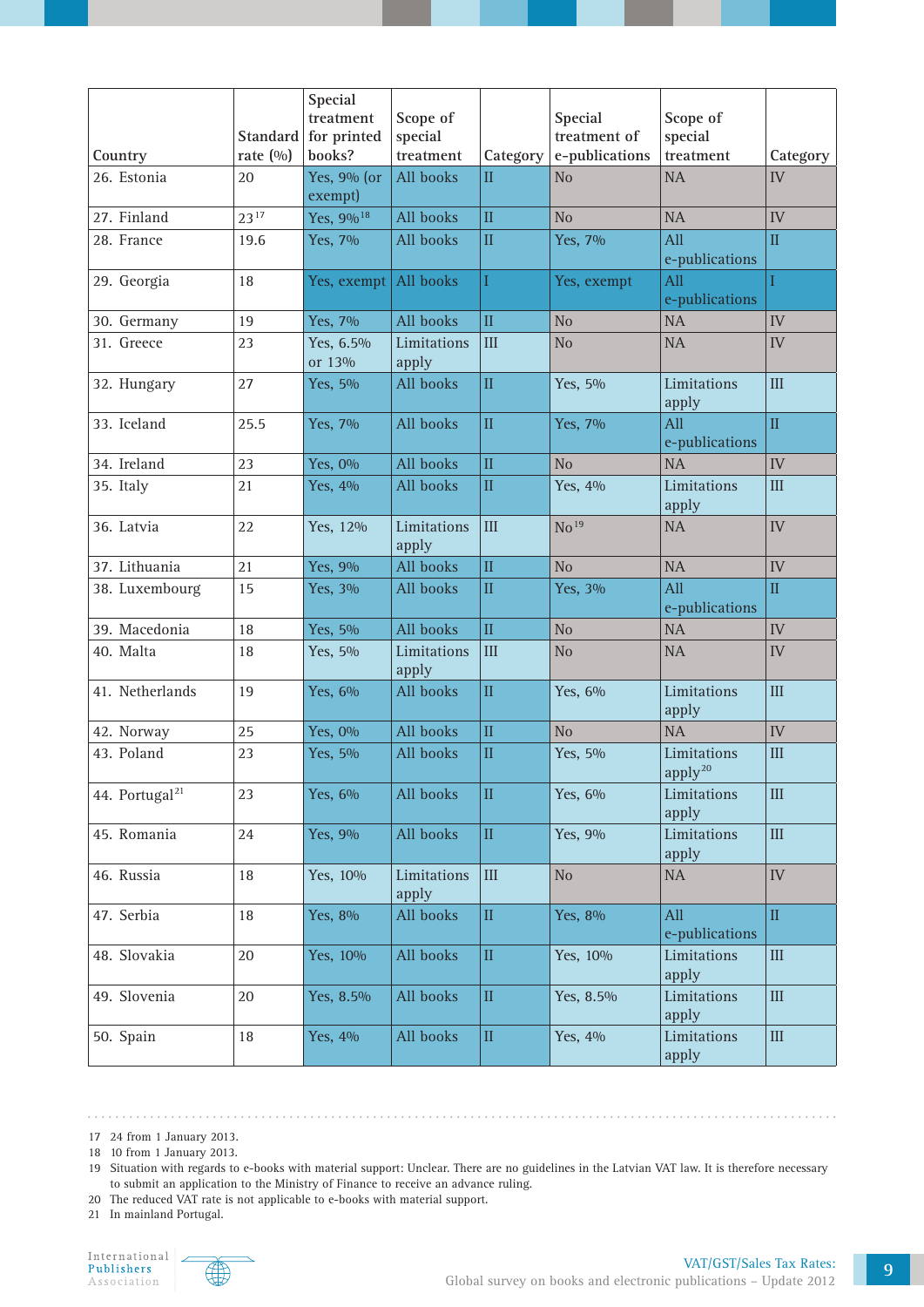|                              |                  | Special                          |                      |                             |                                |                                    |             |
|------------------------------|------------------|----------------------------------|----------------------|-----------------------------|--------------------------------|------------------------------------|-------------|
|                              | <b>Standard</b>  | treatment<br>for printed         | Scope of<br>special  |                             | Special<br>treatment of        | Scope of<br>special                |             |
| Country                      | rate $(%)$       | books?                           | treatment            | Category                    | e-publications                 | treatment                          | Category    |
| 51. Sweden                   | 25               | Yes, 6%                          | All books            | $\mathbf{I}$                | Yes, 6% <sup>22</sup>          | Limitations<br>apply               | III         |
| 52. Switzerland              | $\, 8$           | Yes, 2.5%                        | Limitations<br>apply | III                         | N <sub>o</sub>                 | NA                                 | ${\rm IV}$  |
| 53. Turkey                   | 18               | Yes, 8%                          | All books            | $\mathop{\rm II}\nolimits$  | Yes, 8%                        | Limitations<br>apply               | III         |
| 54. Ukraine                  | 20               | Yes, exempt Limitations          | apply                | III                         | Yes, exempt                    | Limitations<br>apply               | III         |
| 55. United Kingdom           | 20               | Yes, 0%                          | All books            | $\rm II$                    | No <sup>23</sup>               | <b>NA</b>                          | ${\rm IV}$  |
| Middle East and North Africa |                  |                                  |                      |                             |                                |                                    |             |
| 56. Algeria                  | 17               | Yes, 7%                          | All books            | $\rm II$                    | N <sub>o</sub>                 | NA                                 | ${\rm IV}$  |
| 57. Egypt                    | 10               | Yes, exempt All books            |                      |                             | Yes, out of<br>scope           | All<br>e-publications              | T           |
| 58. Israel                   | 16               | Yes, exempt Limitations          | apply                | III                         | N <sub>o</sub>                 | <b>NA</b>                          | <b>IV</b>   |
| 59. Jordan                   | 16               | Yes, 0%                          | All books            | III                         | Unclear                        | Unclear                            | $\mathbf V$ |
| 60. Lebanon                  | 10               | Yes, exempt<br>or 0%             | Limitations<br>apply | III                         | N <sub>o</sub>                 | <b>NA</b>                          | IV          |
| 61. Morocco                  | 20               | Yes, exempt All books            |                      |                             | Yes, exempt                    | Limitations<br>apply               | III         |
| 62. Tunisia                  | 18               | Yes, exempt Limitations          | apply                | III                         | N <sub>o</sub>                 | <b>NA</b>                          | <b>IV</b>   |
| 63. Yemen                    | GST <sub>5</sub> | N <sub>o</sub>                   | <b>NA</b>            | IV                          | N <sub>o</sub>                 | <b>NA</b>                          | IV          |
| Africa                       |                  |                                  |                      |                             |                                |                                    |             |
| 64. Botswana                 | 12               | N <sub>o</sub>                   | <b>NA</b>            | IV                          | N <sub>o</sub>                 |                                    | IV          |
| 65. Cameroon <sup>24</sup>   | 17.5             | Yes, exempt All books            |                      |                             | Yes, exempt                    | All<br>e-publications              | T           |
| 66. Ghana                    | 15               | Yes, exempt Limitations          | apply                | III                         | Yes, exempt                    | Limitations<br>apply <sup>25</sup> | $\rm III$   |
| 67. Kenya                    | 16               | Yes, exempt Limitations<br>or 0% | apply                | $\mathop{\rm III}\nolimits$ | Yes, exempt or<br>out of scope | Limitations<br>apply               | $\rm III$   |
| 68. Malawi                   | 16.5             | Yes, exempt<br>or 0%             | Limitations<br>apply | $\rm III$                   | Yes, 0% or<br>exempt           | Limitations<br>apply               | $\rm III$   |
| 69. Mauritius                | 15               | Yes, 0%                          | All books            | $\rm II$                    | Yes, 0%                        | All<br>e-publications              | $\rm II$    |
| 70. Mozambique               | 17               | Yes, exempt                      | Limitations<br>apply | III                         | Yes, exempt                    | Limitations<br>apply               | $\rm III$   |
| 71. Namibia                  | 15               | No <sup>26</sup>                 | NA                   | ${\rm IV}$                  | No                             | $\rm NA$                           | IV          |
| 72. Nigeria                  | 5                | Yes, exempt                      | All books            |                             | Yes, exempt                    |                                    | $\rm III$   |
| 73. Senegal                  | 18               | Yes, exempt                      | All books            | Ι                           | Yes, exempt                    | All<br>e-publications              | I           |
| 74. South Africa             | 14               | N <sub>o</sub>                   | NA                   | ${\rm IV}$                  | No                             | <b>NA</b>                          | IV          |
| 75. Tanzania                 | 18               | Yes, exempt<br>or $0\%$          | Limitations<br>apply | $\rm III$                   | Unclear                        | Unclear                            | $\mathbf V$ |

22 Only for audiobooks and books in Braille.

23 Reduced rate for audiobooks provided to charities for people with disabilities and visually impaired.

24 2010 data.

25 The exemption applies in the case of local production.

26 Books can be VAT exempt if they are sold as part of educational services.

International<br>Publishers Association

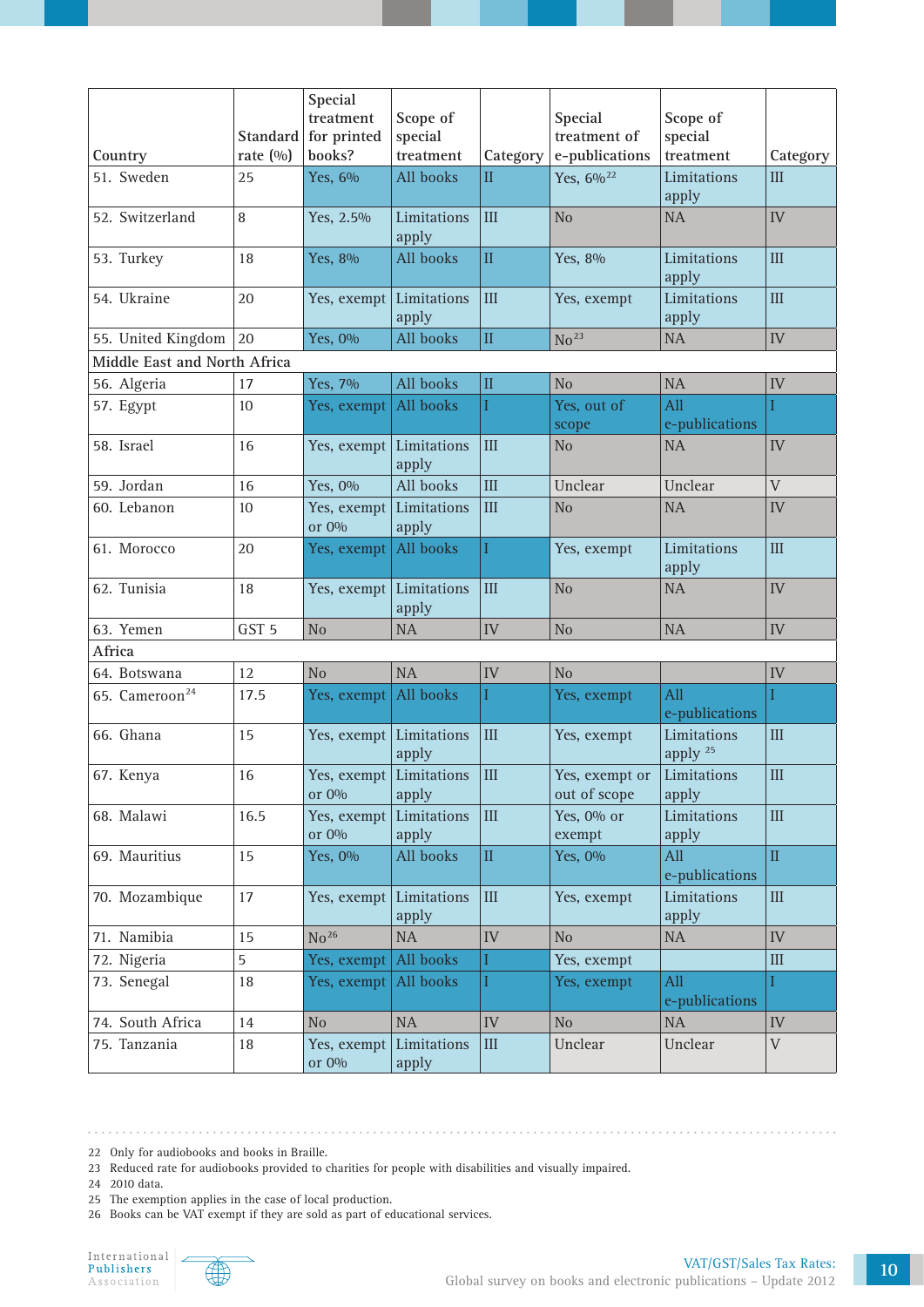| Country                       | Standard<br>rate $(0/0)$ | Special<br>treatment<br>for printed<br>books? | Scope of<br>special<br>treatment | Category            | Special<br>treatment of<br>e-publications                                                                                                            | Scope of<br>special<br>treatment | Category       |
|-------------------------------|--------------------------|-----------------------------------------------|----------------------------------|---------------------|------------------------------------------------------------------------------------------------------------------------------------------------------|----------------------------------|----------------|
| 76. Uganda                    | 18                       | Yes, 0%                                       | Limitations<br>apply             | $\mathbf{H}$        | N <sub>o</sub>                                                                                                                                       | <b>NA</b>                        | IV             |
| 77. Zimbabwe                  | 15                       | Yes, exempt<br>or 0%                          | Limitations<br>apply             | III                 | Yes, 0%                                                                                                                                              | Limitations<br>apply             | III            |
| Latin America                 |                          |                                               |                                  |                     |                                                                                                                                                      |                                  |                |
| 78. Argentina                 | 21                       | Yes, exempt                                   | Limitations<br>apply             | III                 | Yes, exempt                                                                                                                                          | Limitations<br>apply             | III            |
| 79. Bolivia                   | 13                       | N <sub>o</sub>                                | <b>NA</b>                        | IV                  | N <sub>o</sub>                                                                                                                                       | <b>NA</b>                        | IV             |
| 80. Brazil                    | 18                       | Yes, exempt                                   | All books                        |                     | Unclear                                                                                                                                              | Unclear                          | $\bar{V}$      |
| 81. Colombia                  | 16                       | Yes, exempt                                   | Limitations<br>apply             | III                 | Yes, exempt                                                                                                                                          | Limitations<br>apply             | III            |
| 82. Ecuador                   | 12                       | Yes, 0%                                       | All books                        | $\overline{\rm II}$ | Yes, 0%                                                                                                                                              | Limitations<br>apply             | III            |
| 83. Mexico                    | 16                       | Yes, exempt<br>or 0%                          | Limitations<br>apply             | III                 | Unclear                                                                                                                                              | Unclear                          | $\overline{V}$ |
| 84. Panama                    | $\overline{7}$           | Yes, exempt                                   | Limitations<br>apply             | III                 | Yes, exempt                                                                                                                                          | Limitations<br>apply             | III            |
| 85. Peru                      | 18                       | Yes, 0%                                       | Limitations<br>apply             | $\mathbf{H}$        | Yes, 0%                                                                                                                                              | Limitations<br>apply             | III            |
| 86. Uruguay                   | 22                       | Yes, exempt                                   | All books                        |                     | Yes, exempt                                                                                                                                          | Limitations<br>apply             | III            |
| 87. Venezuela                 | 12                       | Yes, exempt                                   | All books                        |                     | Yes, exempt                                                                                                                                          | Limitations<br>apply             | III            |
| North America                 |                          |                                               |                                  |                     |                                                                                                                                                      |                                  |                |
| 88. Canada<br>(federal level) | 5% GST <sup>27</sup>     | N <sub>o</sub>                                | <b>NA</b>                        | IV                  | No<br>GST plus sales<br>tax in those<br>provinces that<br>have sales<br>tax (different<br>rates apply).<br>This creates a<br>discrepancy<br>problem. | <b>NA</b>                        | IV             |

27 In all provinces where sales tax and GST are blended into a harmonised tax – HST – books are exempt from the sales tax, and subject only to the GST portion, which is 5%.

 $\sim$  . . . . . .



 $\frac{1}{2} \left( \frac{1}{2} \right) \left( \frac{1}{2} \right) \left( \frac{1}{2} \right) \left( \frac{1}{2} \right) \left( \frac{1}{2} \right)$